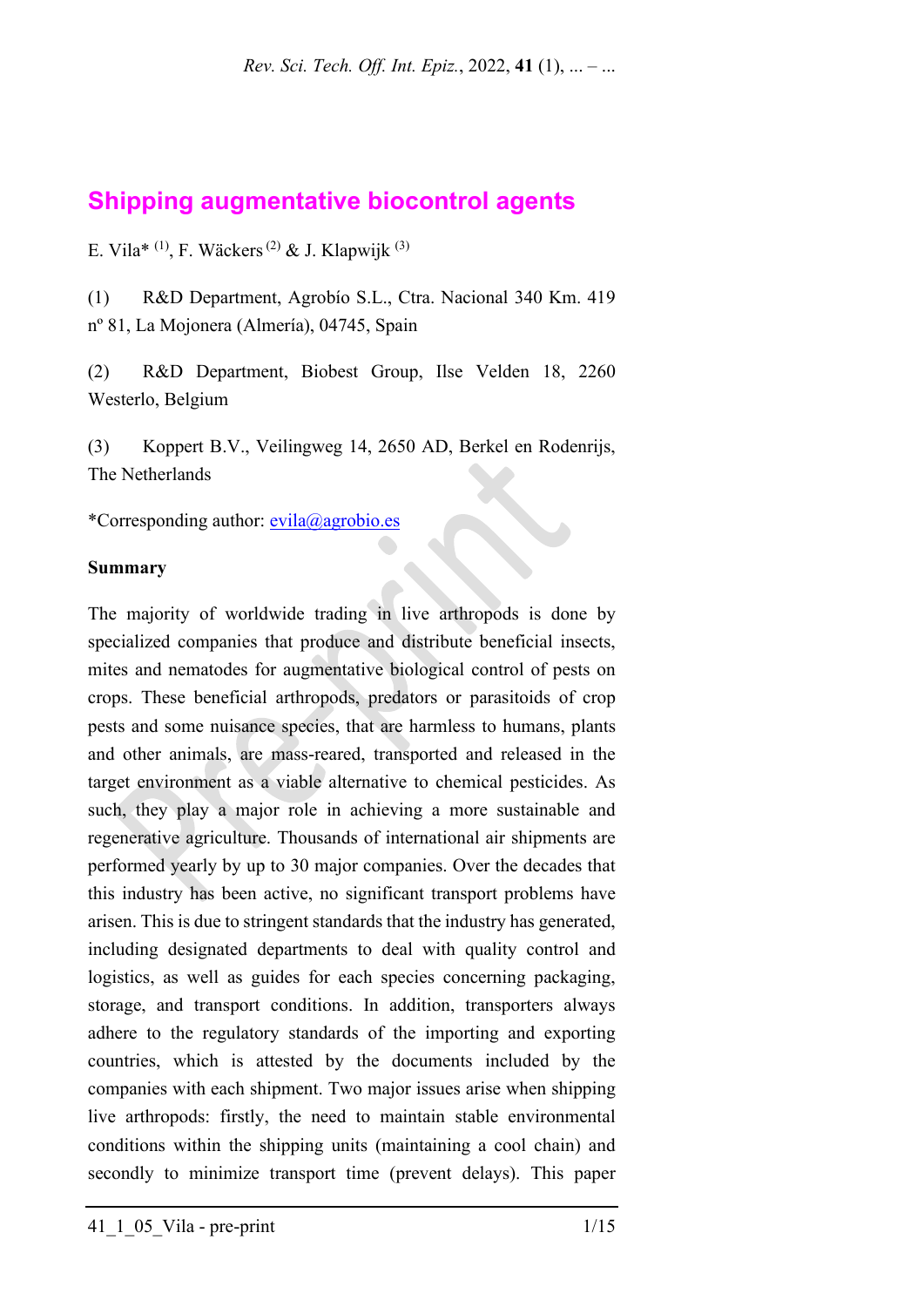discusses the procedures implemented by the companies to assure quality, the documents required and provided currently, and the challenges to the safe transportation of beneficial organisms.

### **Keywords**

Beneficial arthropods – Biological control – Packaging – Parasitoids – Predators – Transport.

## **Introduction**

The majority of worldwide shipments of arthropods is done by specialized companies that produce and distribute beneficial insects, mites and nematodes for augmentative biological control of pests on agricultural crops. For decades, thousands of shipments of these beneficials have been made every year, without major incidents. This is due to the existence of a highly professional industry, mainly composed of small and medium-sized enterprises, that have established qualified research and development departments, which continuously perform extensive studies to develop optimal transport and storage conditions for the different beneficial species. These arthropods are intended to be released mainly in agricultural crops (often in greenhouses) to safeguard the crops from pest damage (1). In this article we discuss the relevance of augmentative biocontrol; the current status of how these arthropods are transported and traded; the potential risks/problems related with transport; and the future challenges. Only issues concerning the transport itself are discussed, since the import/export and release permits for biocontrol agents (BCAs) are already covered by regulations at the national level (2) and compliance with the regulations needs to be attested by the documents included with each shipment.

# **Relevance of augmentative biocontrol**

Global food production systems are facing the challenge of satisfying the demands for increased crop productivity while maintaining or increasing their environmental and economic sustainability (3). The use of mass-reared natural enemies, predators and parasitoids of pests, has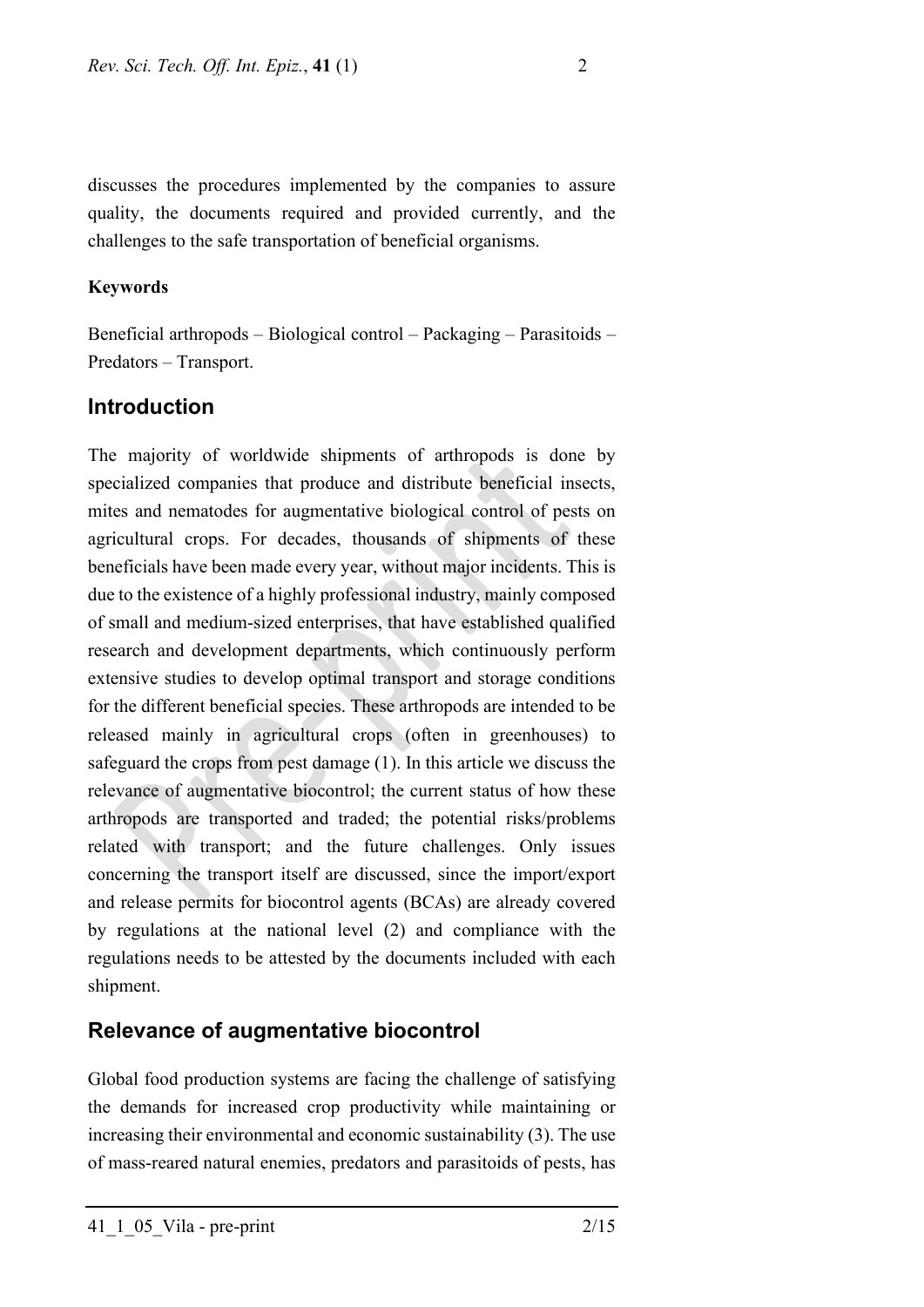been shown to be an effective and a sustainable alternative to pesticide use from an environmental and economic perspective. Biological control re-establishes and enhances natural pest regulation mechanisms as they occur in natural ecosystems. As such, biological control is a main contributor to sustainable agriculture, and it is a key element to achieving the ambitious goals of the European Green Deal (4).

Today, the augmentative release of beneficial arthropods is applied in many areas of agriculture such as fruit and vegetable crops, cereals, maize, cotton, sugarcane, soybean, grapes, and many greenhouse crops (1). It has allowed substantial reduction of chemical pesticide use. A good example is the published analysis of chemical pesticide residues on Spanish peppers upon import to Germany, both before and after the widespread implementation of augmentative biocontrol in 2006/2007 (5). The excessive use of chemical pesticides and the resulting high levels of residues had caused a collapse in the export of peppers by 40% between 2004 to 2007. Following the implementation of augmentative biocontrol, a full recovery was achieved and since 2012 exports increased by 200% (Personal communication, 2021). Nowadays, augmentative biocontrol is the main crop protection strategy in protected vegetable production, especially in Europe and North America (1).

## **Market for the biological control agents**

Since the 1960s, biological control through the augmentative release of predators or parasites grew from a scientific activity to a reliable way of crop protection and a commercially viable alternative to pesticides. Years of fundamental and applied research, together with considerable investments by the private sector, have made this success story a reality. Today, there are about 500 commercial producers of BCAs worldwide (1).

More than 170 species of invertebrate natural enemies are used in augmentative biological control in Europe (6); the number increases to about 219 arthropod species when considering the worldwide scenario (7). Of these, about 32 species are widely used in crop protection (2).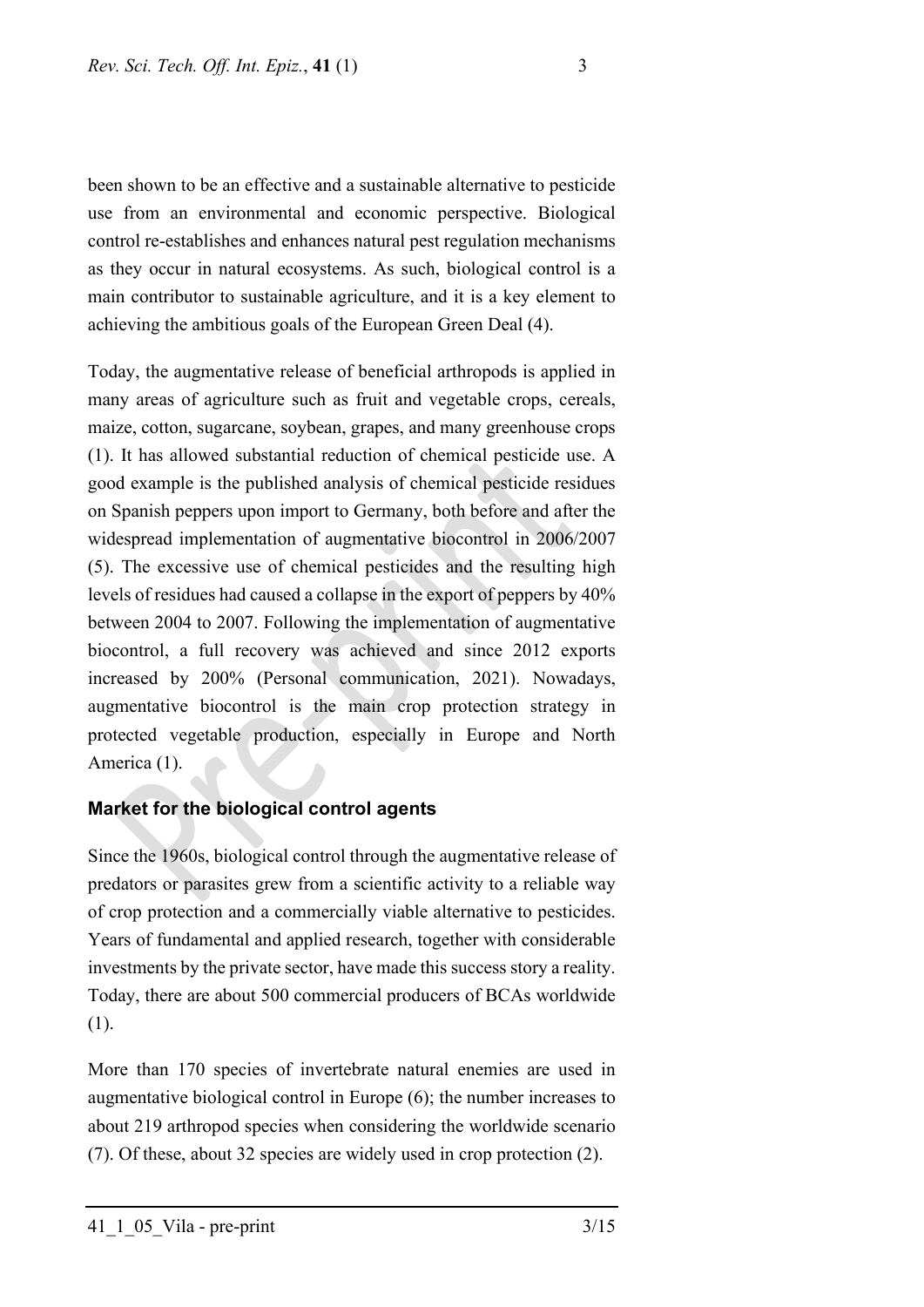In 2015 the International Biocontrol Manufacturers Association (IBMA) estimated that between 2013 to 2015 there had been a global increase of around 10-20% in the total sales of biocontrol agents, with the market value of the natural enemies increasing to about EUR 155 million. Europe has the greatest market share of natural enemies, with more than EUR 100 million in sales in 2015, with further sales of about EUR 35 million in NAFTA (USA, Canada and Mexico), and another EUR 20 million in other markets (8, personal communication 2016).

# **Potential risks of trade in beneficial insects, mites and nematodes for biocontrol**

Beneficial insects, mites and nematodes for augmentative biocontrol have been transported in increasing numbers for more than 50 years. Thousands of units (boxes, tubes…) are shipped by air every year while major incidents have never been reported (International Air Transport Association, personal communication, 2021). Moreover, these natural enemies of pests are considered to be safe/harmless for humans in normal use. For this reason, there are no specific protective measures required for their handling (9). They are routinely handled by operators in the production facilities where they are mass-reared, as well as by growers and farm workers in the crops where they are released, without any associated problems.

The only minor exception would be the rare and usually limited problems described with the use of mites (10, 11), due to allergic reactions that can occasionally happen in a small percentage of people that are sensitive to dust mites. These are not different to other allergies produced by foods or fibres (for instance people allergic to certain fabrics). Most, if not all of these cases, happen only when sensitive people are exposed during prolonged time in conditions where the mites are active. For instance, cases have occurred after many days of handling mites directly while distributing them in the crop (12). For most of these cases a simple dust-preventive mask and gloves suffice as protection. However, any allergic situation is very improbable during transport due to the packaging standards (see detailed procedures below).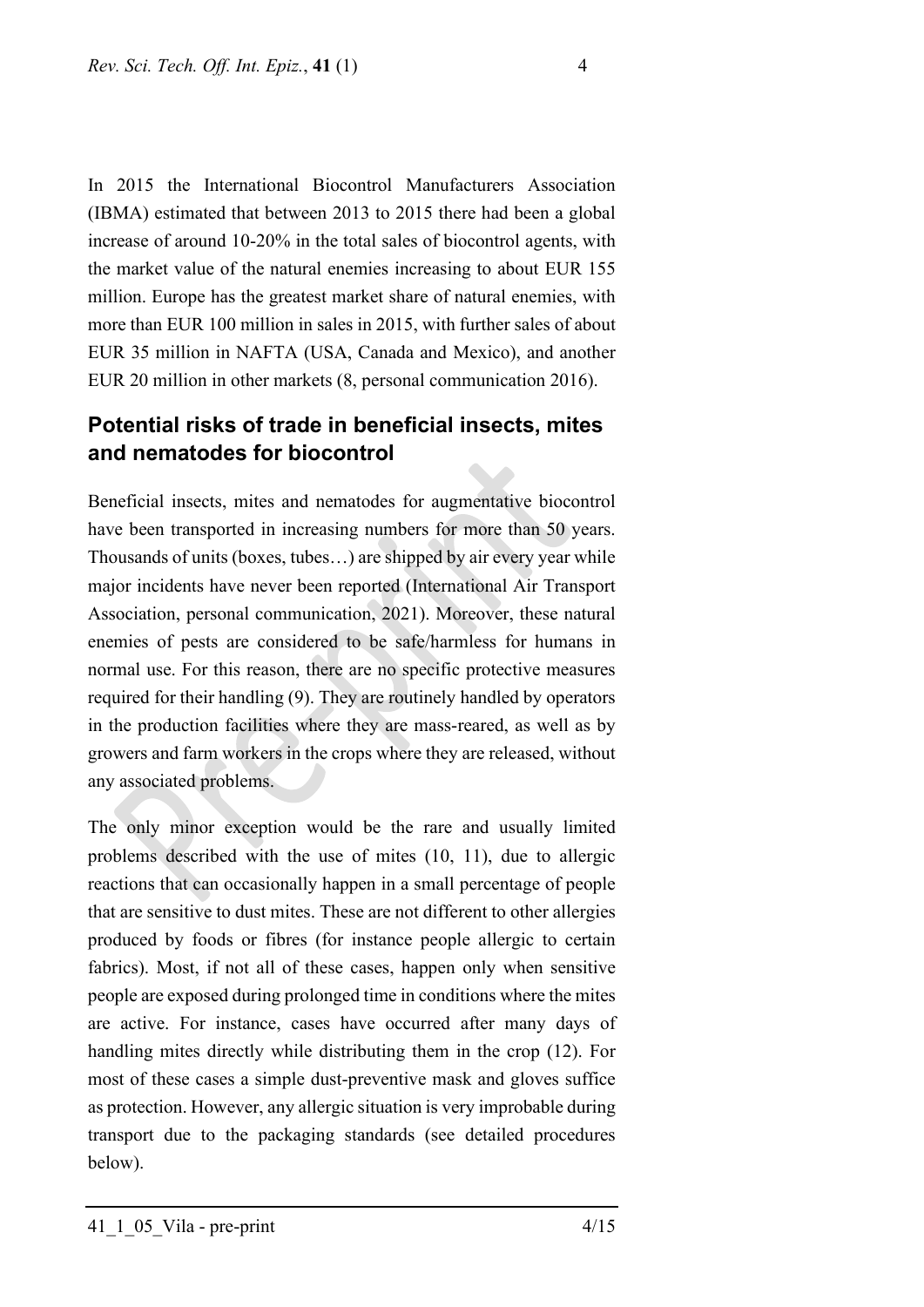There are very low environmental risks associated with these beneficials during transport because the packaging standards minimizes the possibility of accidental releases during transport. More importantly, any environmental risk associated with end use is already covered by regulations of the importing and exporting countries, as these beneficials are authorized to be released in the crops by the national authorities both at the shipping country and at destination. Conformity with these regulations is demonstrated by the permits and documents included with each shipment.

Many commercial BCAs are endemic in the markets in which they are sold, so occur naturally in the environment. Exotic species are subject to extensive risk assessment, carried out with international participation, before import permits are provided (13). A joint EPPO/IOBC Panel on Biological Control Agents continues to evaluate potential environmental risks of exotic BCAs. Several international and regional organizations have produced documents, guidelines and codes of conduct relevant to the importation and release of BCAs. These include the publication of the FAO Code of Conduct for import and release of exotic biological control agents in 1995, and as an International Standard for Phytosanitary Measures (ISPM) in 1996, which was the turning-point for the activities related to the import and release of biological control agents in Europe. The revised version of this ISPM has extended its range from classical biological control to inundative biological control, native natural enemies, microorganisms, and other beneficial organisms, and also includes evaluation of environmental impacts (14).

Another initiative to develop a harmonized regulatory system for their country members was set up by the Organization for Economic Cooperation and Development (OECD) (15). More recently, during its presidency of the European Union (EU) Council in 2021, the Portuguese Government launched a discussion on the potential benefits of greater harmonisation of approaches with regards to use and release of invertebrate BCAs in the EU. This led to Council Decision EU 2021/1102 of 28 June 2021, to request the Commission to submit a study on the situation regarding introduction, production, evaluation,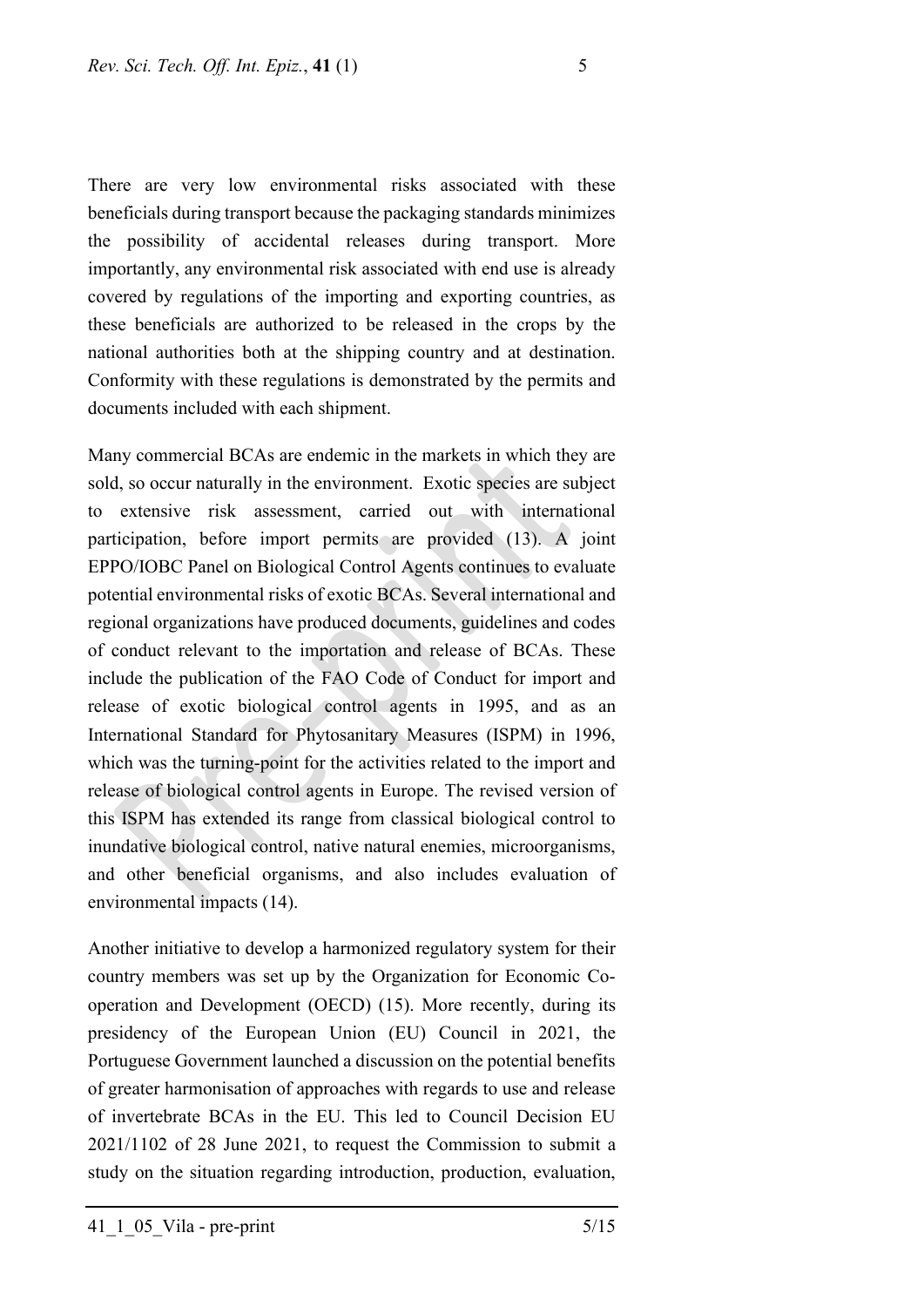marketing and use of invertebrate BCAs within the territory of the Union.

## **Trading centralised by a professional industry**

While hundreds of companies sell beneficial insects, mites and nematodes, fewer than 30 trade internationally. The complex logistical and regulatory requirements for shipping the beneficial insects and mites deter smaller producers from long distance transport. Nevertheless, the bulk of the production of BCAs for augmentative release takes place in a centralized way. There are several reasons for this  $(2)$ :

- − The high standards required, including efficient and reliable production, and quality control systems for BCAs are expensive to develop and maintain. Therefore, it is more economical to manage fewer larger production sites, compared to many small ones.
- The demand for certain products in one single country or region can fluctuate enormously and unpredictably from week to week, depending on crop calendars, pest pressure, climate conditions, etc. This makes forecasting of sales very difficult. Combined with the fact that production scale-up requires time (often months, depending on the life cycle of the species), and the fact that these living organisms have very limited shelf-life, makes it impossible to accommodate the unpredictable variations in local market demand. It would take enormous overproduction (and waste) in each local production site to guarantee sufficient product and product quality throughout the season. Combining production for more regions or countries, stabilizes overall demand and significantly reduces cost of biocontrol for the farmers.
- − Centralised production allows the offering of a bigger portfolio, providing versatile choice to customers worldwide to design the best possible biological control programme for their particular requirements.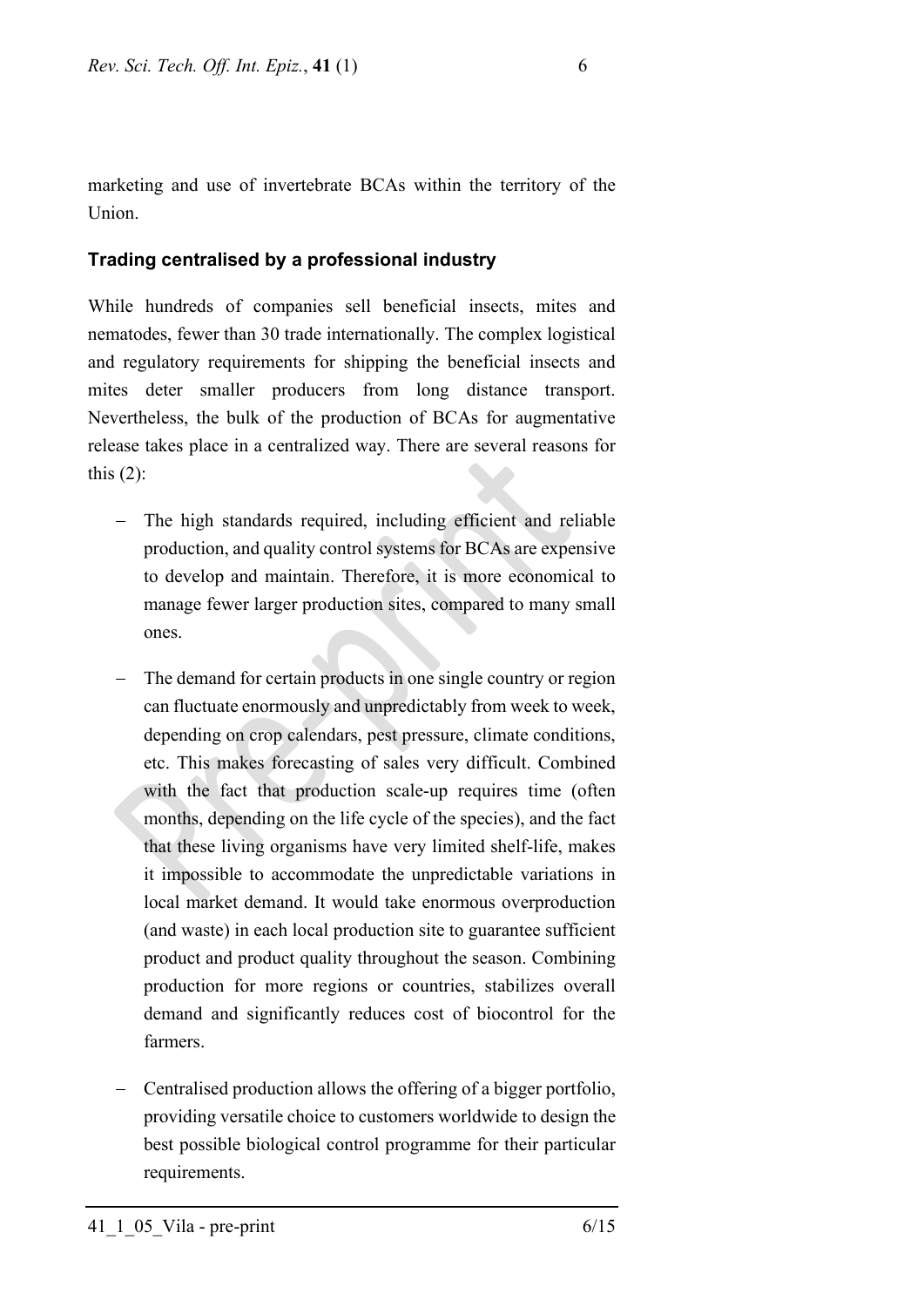#### **Quality assurances**

Since the fragile mites and insects can be easily affected by environmental conditions during packaging, storage and transport, thereby compromising their performance in the field, major companies have defined and implemented standard operational procedures (SOPs) to guarantee their quality (16). Two major aspects are 1) the need to ensure that a cool chain is maintained during transport, to avoid mortality and/or quality loss, and 2) the arrival within a few days using the fastest possible route and avoiding delays. The range of optimal temperatures is species dependent. Insulating packaging, icepacks and refrigeration during transport are ways to maintain temperatures and avoid detrimental heat build-up during relatively warm ambient conditions. Preventing loss of quality in colder ambient conditions is more complicated. The biggest challenge occurs when both cold and warm ambient conditions occur during the same shipment. Drastic changes of ambient temperatures can also cause severe problems such as condensation and clumping of material. Companies, as well as subsidiaries/distributors, use climate-controlled rooms, not only during, but also before and after transport. Rooms with intermediate temperatures are often used to cool or warm the products more gradually.

Relative humidity (RH) is a further key parameter, and each species is packaged within different substrates with specific RH, which needs to be adjusted according to the distance of the destination and means of transport.

For some products, carbon dioxide  $(CO_2)$  is a third parameter that needs consideration in transport. The concentration of carbon dioxide, often correlated with the level of oxygen availability inside insulating boxes or in the transport vehicle, can reach levels harmful to the living beneficials, leading to reduced vitality of the populations or even mortality.

Monitoring of the temperatures in the insulating boxes and/or in the transport vehicle is generally performed with Data Loggers (Fig. 1), and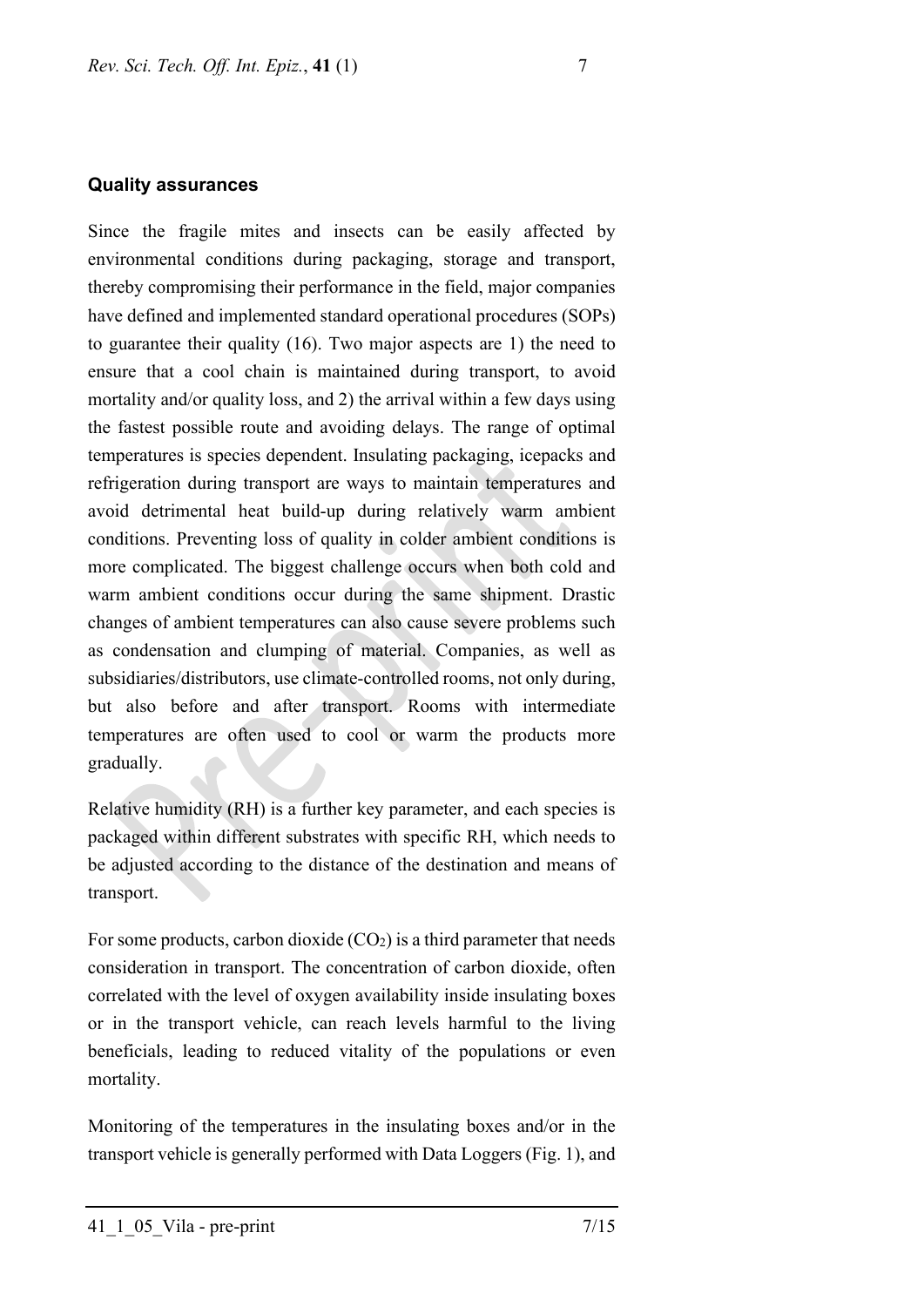for some products loggers measuring RH and/or  $CO<sub>2</sub>$  are included as well.

The SOPs typically comprise at minimum quality control (QC) measurements for three stages:

- 1. after production and before formulation and packaging
- 2. QC of the packaged products before shipment
- 3. at the subsidiary/distributor facilities after transport.

QC guidelines for natural enemies compare their quality relative to long-term production standards as well as to wild populations of the same species (16). These guidelines are a result of an intensive cooperation between researchers and the BCA industry. Often the defined threshold values of the examined parameters by the producers (numbers per container, morphological and/or molecular identification, fecundity, etc.) need to exceed the minimum requirements described by the IOBC (16).

## **Packaging**

Beneficial insects, mites and nematodes are packed in multiple layer packaging with well-closed inner containers or sachets. According to the species, different containers are used: plastic or cardboard bottles or tubes sealed with a ventilated cap, bulk bags (paper or plastic) and blisters. Some species of predatory mites are packaged in individual sachets, which are made with a breathable paper or a compostable foil. For transport, all these containers are placed inside polystyrene boxes, together with ice packs (frozen at least 24 h in advance), as well as low weight insolation and buffer materials (see Figure 1 as an example). The boxes are completely sealed, and sometimes additionally placed inside a cardboard container. For certain species of mites, small openings are included for ventilation (Fig. 1). The size and thickness of the polystyrene box, the number of product units, number and type of icepacks and buffer packs is adjusted according to the species, destination and means of transport.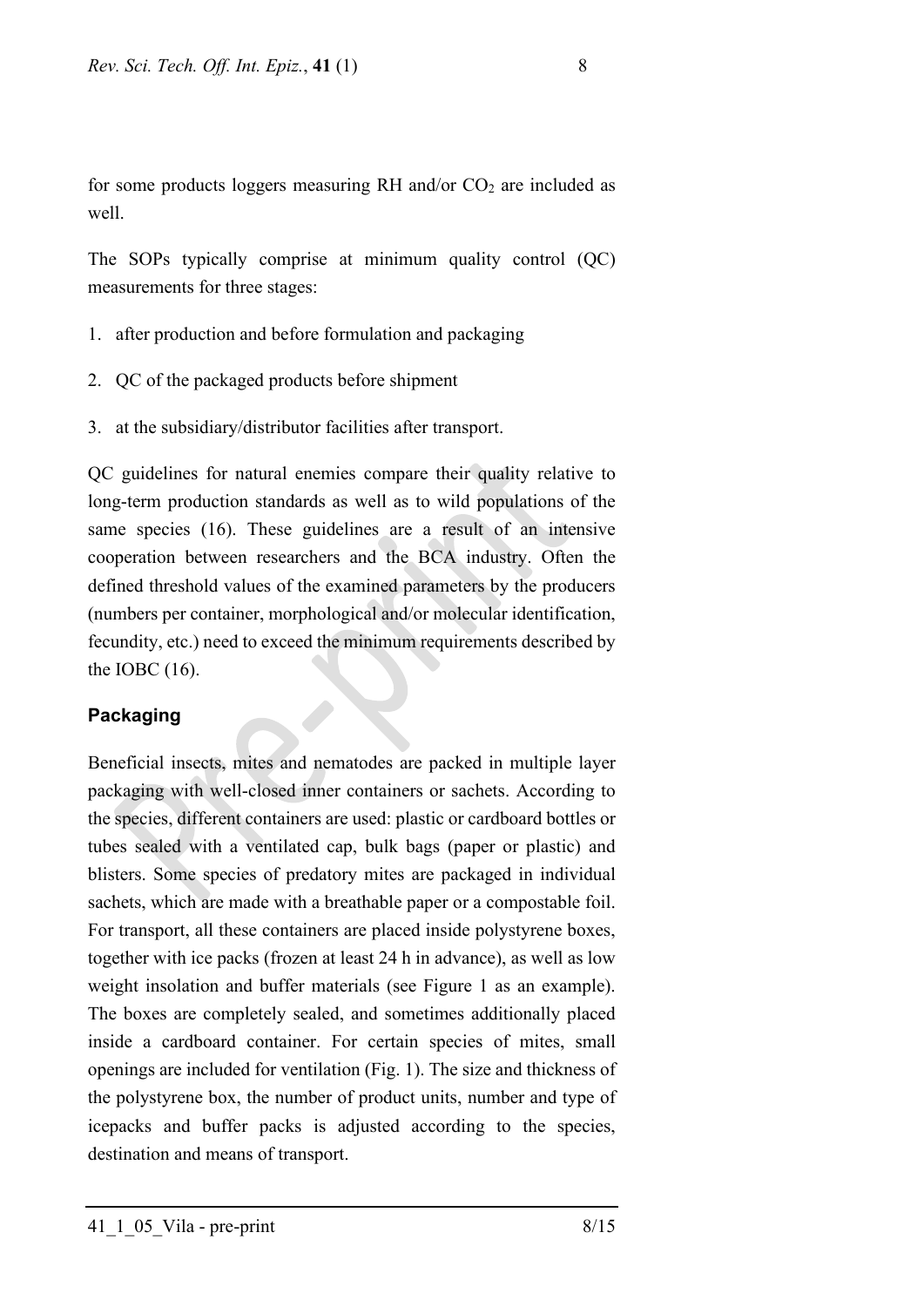All the products are labelled with unique codes for traceability to the batch of production and packaging, as well as with the name of the species, quantity of individuals, adequate range of temperatures for storage, pictograms advising how to handle and release the material, etc. The specific information provided on the label is often regulated by national authorities, and so may differ by destination.

#### **[Place the Figure 1 here]**

### **Current transport situation and challenges**

Shipments of beneficial insects, mites and nematodes for biocontrol are conducted in accordance with the regulations of both the exporting and importing countries. This always includes an invoice, packing list and Air Waybill, and usually also a veterinary and/or phytosanitary certificate. The exact certificates required is determined by the receiving country. Beneficial insects, mites and nematodes do not necessarily fit under the categories of animals or plants, for which these certificates have been developed. As a result, often information is requested that is not relevant/applicable for the invertebrates shipped, reflecting either a pragmatic extension of an existing requirement or a lack of knowledge about these beneficials. An example is that some importing European and Asian countries request sanitary certification in the form of a declaration from the exporting veterinary authorities that the populations to be shipped are free of a list of pests and diseases, most of which are specific for bees and irrelevant for other arthropods.

A major problem for the sector is the high price for air shipment of beneficials, which often is much higher than for shipments of other materials. An additional challenge is finding courier companies, since most of them implement blanket rejections of all living animals in their transport rules; they do not differentiate between transporting tigers and beneficial arthropods (17, 18). For instance, only the courier company MRW™ is accepting the transport of living animals from Spain. For international shipments, specific transport service agreements have been developed between some of the major BCA companies, producing high volumes of the beneficial arthropods for augmentative biological control, and specific courier companies in order to get exemptions from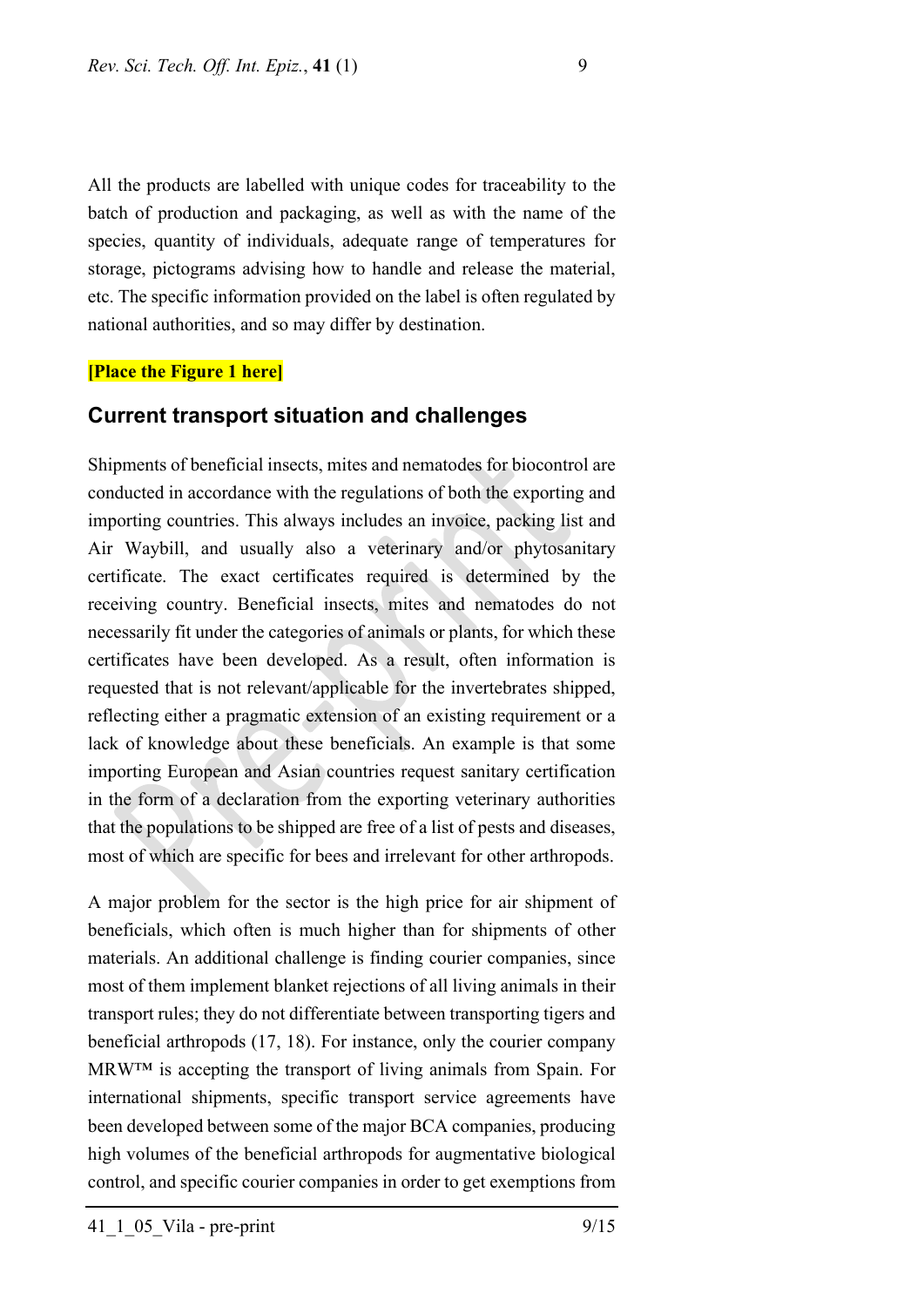the general live animal exclusion for the transport. Here, a more differentiated assessment of risks associated with transporting different living organisms would be welcome.

A positive example of constructive collaboration includes the discussions between IATA and IBMA in updating the Live Animal Regulation (LAR) (9). Currently, the LAR of IATA includes Container Requirements for beneficials, insects, bees and bumblebees (CR 61- 68). This provides instructions and background information for exporters on how to pack some different types of insects and mites as well as for airline and ground staff on how to handle insects and mites in transport. As of 2022, separate Container Requirements are provided for beneficial insects, mites and nematodes (9). These Container Requirements can also be used by courier companies.

An additional problem that has been affecting transport in general, and the shipping of BCAs in particular, is the restrictions imposed by the COVID-19 pandemic. Limitation in flight availability has strongly compromised the transport of BCAs. However, the pandemic has highlighted more than ever the correlation between human health, environmental protection, and economics, as well as the need to create/maintain good local agricultural production. It is in this framework that biological control plays a critical role by enabling a more regenerative agriculture.

# **Conclusions**

Transport of BCAs from centralized production points is essential to the success of agricultural pest management across markets in many different countries. By assuring the right transport conditions and minimizing transport time, the transport sector has a vital role to play in contributing to the efficient production of safe and healthy food for the growing world population. Grower motivation, legal requirements, and social demands in favour of food and ornamental plants produced with less or no pesticide residues will stimulate an increase in the worldwide trade of beneficial insects, mites and nematodes, used in augmentative biological control.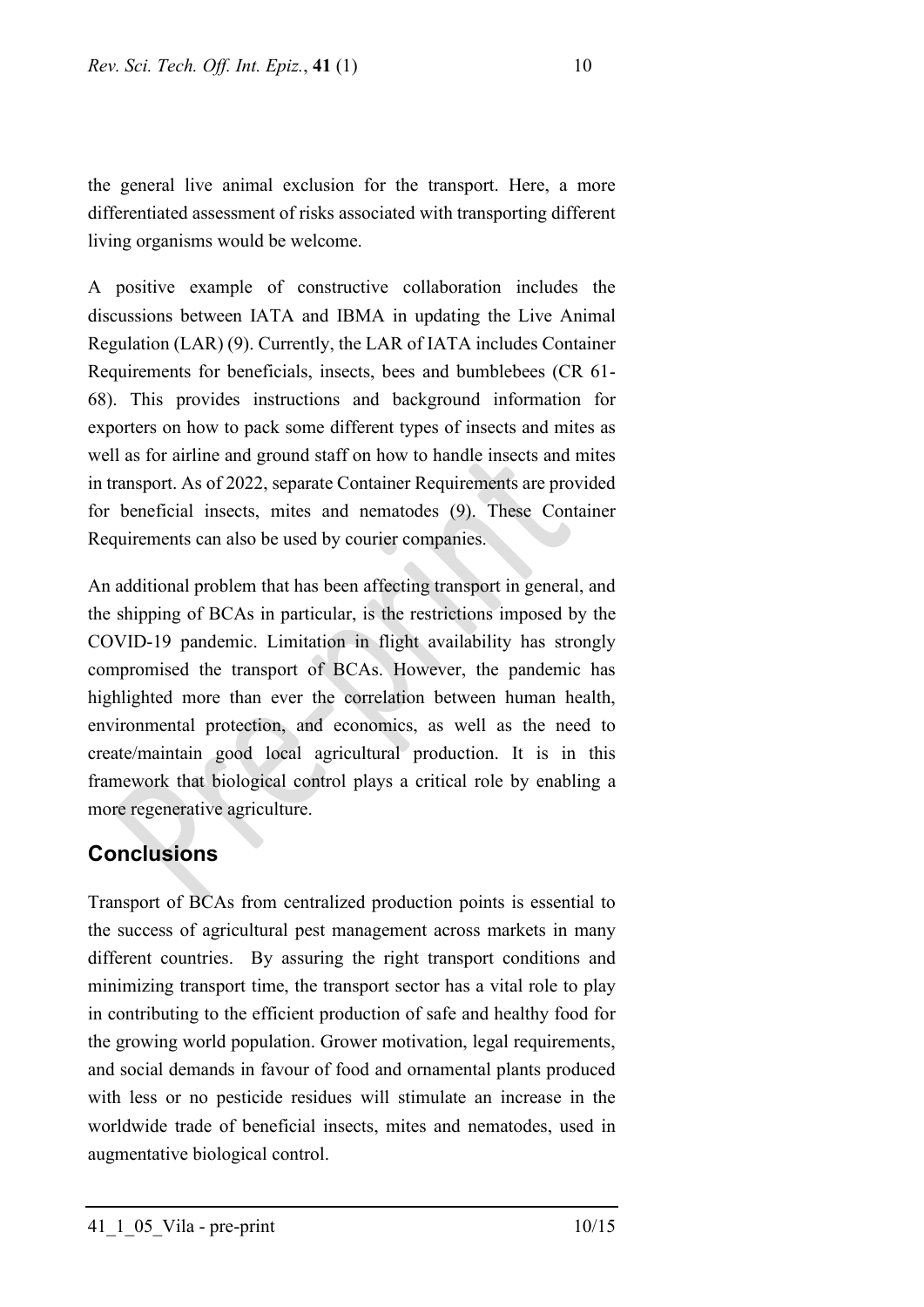Despite the often-limited knowledge about these beneficial arthropods by the transport services, which may generate problems, many transport organisations have worked with the major biocontrol companies to safely arrange thousands of shipments internationally. However, rejection of shipments of beneficial mites and insects by courier companies under blanket bans on transporting live animals could compromise this success story. A better understanding of the contribution of these arthropods to the production of safe and healthy food, and their general innocuousness, would be desirable. For this purpose, any possible guidance for regulatory authorities would be welcome, as long as it is fit for purpose and does not generate irrelevant hurdles which could compromise the required transport and trading of these beneficials.

# **Acknowledgements**

Thanks to the valuable contributions by Lieve Wouters, Mª del Mar Serrano and Marina Mullor, from the logistics departments of our companies.

# **References**

1. van Lenteren J.C., Bolckmans K., Köhl J., Ravensberg W.J. & Urbaneja A. (2018). − Biological control using invertebrates and microorganisms: plenty of new opportunities. *Biol. Control*., **63**, 39– 59. [doi:1](https://doi.org/10.1007/s10526-017-9801-4)0.1007/s10526-017-9801-4.

2. Riudavets J., Moerman E. & Vila E. (2020). − Implementation of integrated pest and disease management in greenhouses: from research to the consumer. *In* Integrated Pest and Disease Management in Greenhouse Crops (M. Gullino, R. Albajes & P. Nicot, eds). Plant Pathology in the 21st Century 9, Springer Nature, Switzerland, 457−485. doi:10.1007/978-3-030-22304-5\_16.

3. Godfray H.C.J., Beddington J.R., Crute I.R., Haddad L., Lawrence D., Muir J.F., Pretty J., Robinson S., Thomas S.M. & Toulmin C. (2010). − Food security: the challenge of feeding 9 billion people. *Science,* **327,** 812–818. doi:10.1126/science.1185383.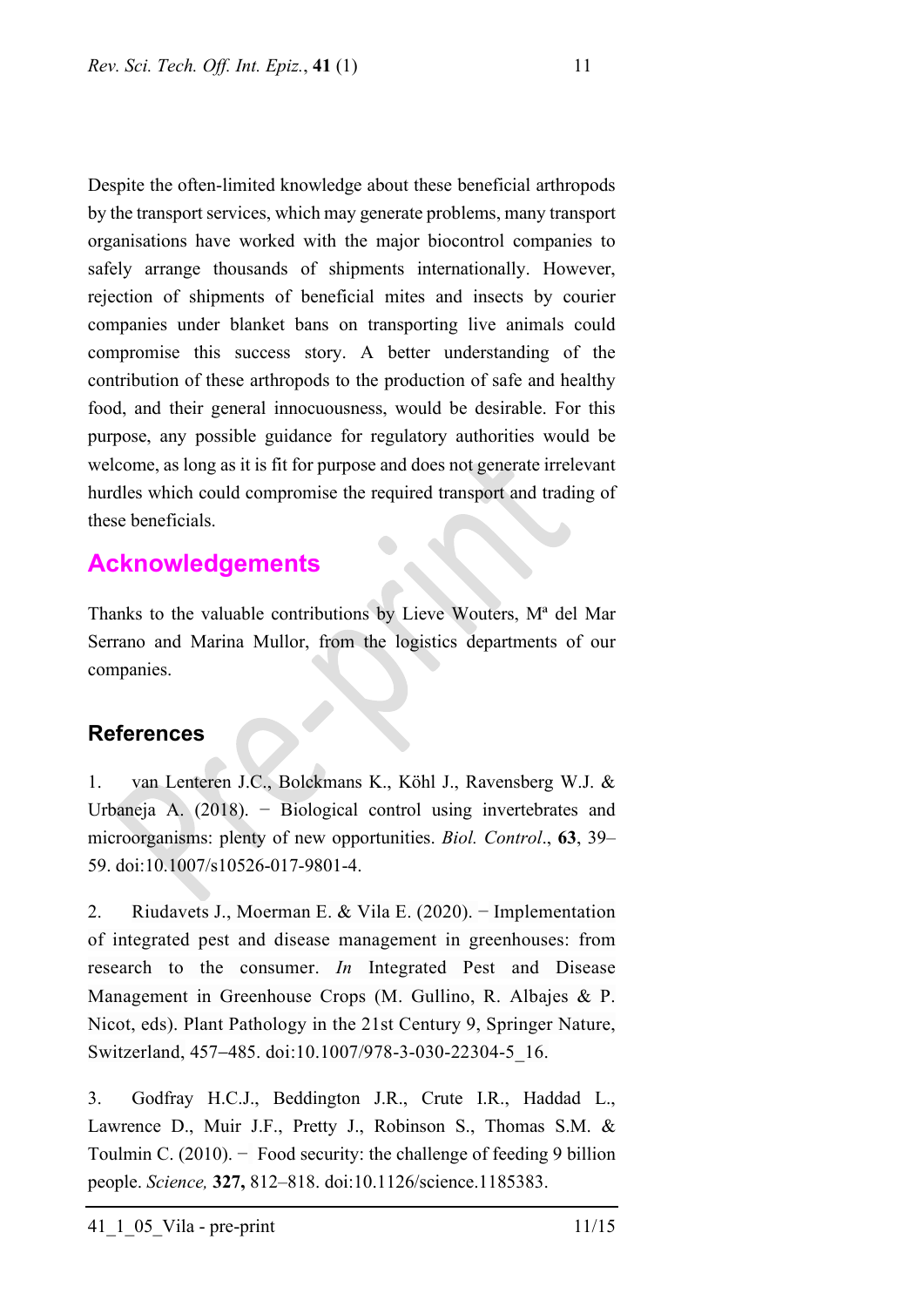4. Hulot J.F. & Hiller N. (2021). − Exploring the benefits of biocontrol for sustainable agriculture – a literature review on biocontrol in light of the European Green Deal. Institute for European Environmental Policy. Available at: [https://ieep.eu/uploads/articles/attachments/dd5ba87b-172b-44d2](https://ieep.eu/uploads/articles/attachments/dd5ba87b-172b-44d2-ac39-782b17589b88/IEEP%20-%20Exploring%20the%20benefits%20of%20biocontrol%20for%20sustainable%20agriculture%20(2021).pdf?v=63791680901) [ac39-782b17589b88/IEEP%20-](https://ieep.eu/uploads/articles/attachments/dd5ba87b-172b-44d2-ac39-782b17589b88/IEEP%20-%20Exploring%20the%20benefits%20of%20biocontrol%20for%20sustainable%20agriculture%20(2021).pdf?v=63791680901)

[%20Exploring%20the%20benefits%20of%20biocontrol%20for%20su](https://ieep.eu/uploads/articles/attachments/dd5ba87b-172b-44d2-ac39-782b17589b88/IEEP%20-%20Exploring%20the%20benefits%20of%20biocontrol%20for%20sustainable%20agriculture%20(2021).pdf?v=63791680901) [stainable%20agriculture%20\(2021\).pdf?v=63791680901](https://ieep.eu/uploads/articles/attachments/dd5ba87b-172b-44d2-ac39-782b17589b88/IEEP%20-%20Exploring%20the%20benefits%20of%20biocontrol%20for%20sustainable%20agriculture%20(2021).pdf?v=63791680901) (accessed on 28 October 2021).

5. Chemisches und Veterinäruntersuchungsamt (CVUA) Pesticide residue monitoring program shows impact: noticeably Fewer Residues in Spanish Sweet Peppers! Chemisches und Veterinäruntersuchungsamt Stuttgart, Germany. Available at: [http://cvuas.untersuchungsämter-](http://cvuas.untersuchungs%C3%A4mter-bw.de/pdf/druck_pest_paprika5_EN.pdf)

[bw.de/pdf/druck\\_pest\\_paprika5\\_EN.pdf](http://cvuas.untersuchungs%C3%A4mter-bw.de/pdf/druck_pest_paprika5_EN.pdf) (accessed on 28 October 2021).

6. Cock M.J.W., van Lenteren J.C., Brodeur J., Barratt B.I.P., Bigler F., Bolckmans K., Cônsoli F.L., Haas F., Mason P.G. & Parra J.P. (2010). − Do new access and benefit sharing procedures under the Convention on Biological Diversity threaten the future of biological control? *Biol. Control*., **55**, 199–218. Supplementary material on online version (case studies, natural enemy releases, country views concerning ABS). doi:10.1007/s10526-009-9234-9.

7. van Lenteren J.C. (2012). − The state of commercial augmentative biological control: plenty of natural enemies, but frustrating lack of uptake. *Biol. Control*., **57**, 1–20. doi:10.1007/s10526-011-9395-1.

8. Dunham W.C. (2015). − Evolution and future of biocontrol. *In* 10th Annual Biocontrol Industry Meeting (ABIM), 20 October 2015, Basel, Switzerland, 23 pp. Available at: www.abim.ch/index.php?eID=tx\_nawsecuredl&u=0&g=0&t=148923 4639&hash=9a70d39f93f7e559c74c63844ae047a9aa3c37ea&file=file admin/abim/documents/presentations2015/Keynote\_Dunham\_ABIM\_ 2015.pdf (accessed on 24 January 2022).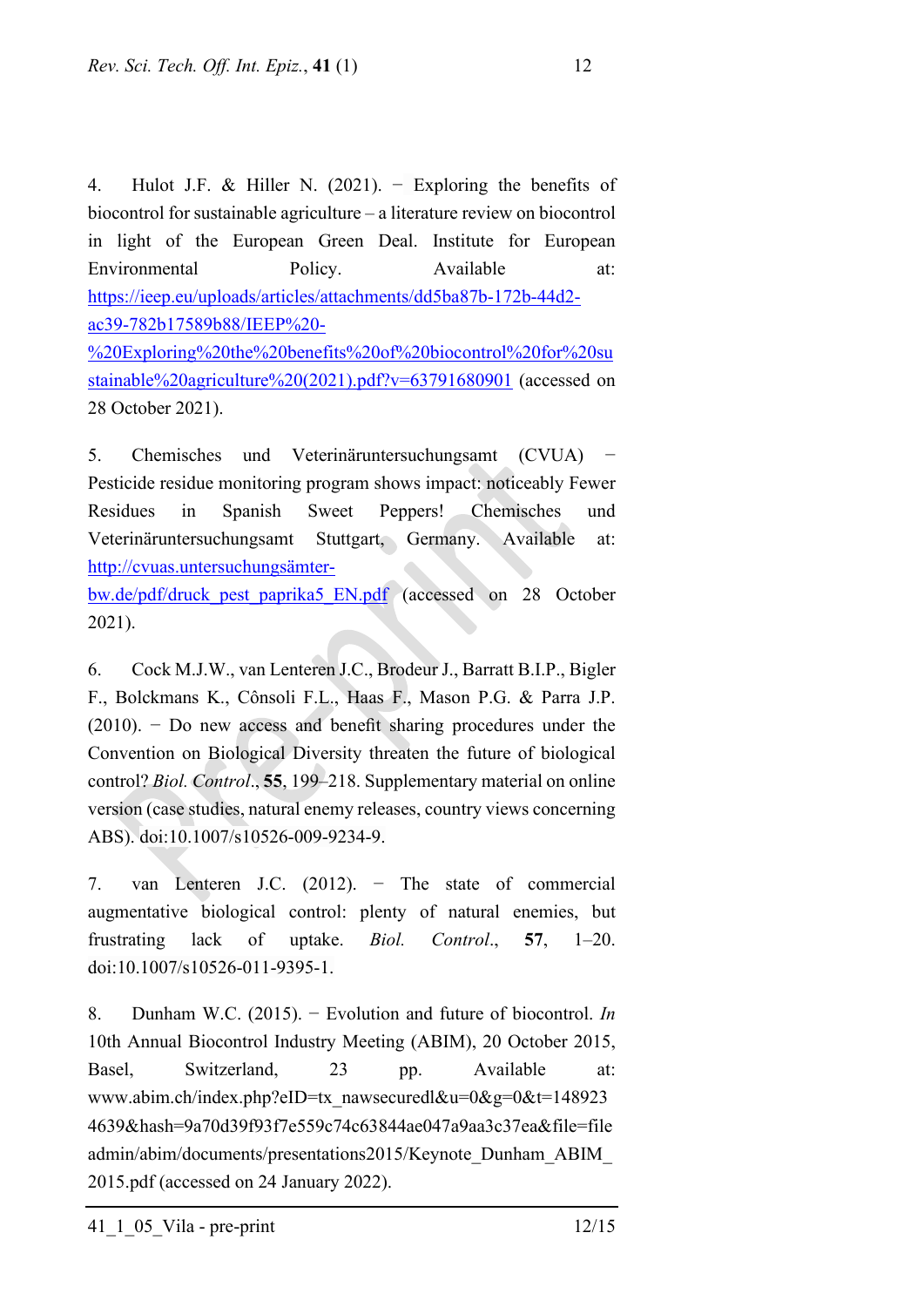9. International Air Transport Association (IATA) (2021). − Live Animals Regulations (LAR): 2022 (48th ed.). IATA, Montreal, Canada. 543 pp.

10. Danish Ministry of Environment (2007). − Health effects of predatory beneficial mites and wasps in greenhouses. The Danish Environmental Protection Agency, Pesticides Research No. 110 2007 129 pp. Available at: [www2.mst.dk/udgiv/publications/2007/978-87-](https://www2.mst.dk/udgiv/publications/2007/978-87-7052-513-8/pdf/978-87-7052-514-5.pdf) [7052-513-8/pdf/978-87-7052-514-5.pdf](https://www2.mst.dk/udgiv/publications/2007/978-87-7052-513-8/pdf/978-87-7052-514-5.pdf) (accessed on 24 January 2022).

11. Suojalehto I., Hölttä P., Suomela S., Savinko T., Lindström I. & Suuronen K. (2021). − High prevalence of sensitization to mites and insects in greenhouses using biologic pest control. *J. Allergy. Clin. Immunol Pract.*, **9** (11), 4130−4137. doi:10.1016/j.jaip.2021.07.014.

12. Skousgaard S., Thisling T., Bindslev-Jensen C. & Baelum J.  $(2010)$ . – Occupational asthma caused by the predatory beneficial mites *Amblyseius californicus* and *Amblyseius cucumeris*. *Occup. Environ. Med.,* **67** (4), 287–287. doi:10.1136/oem.2009.049403.

13. Bigler F., Babendreier D. & Kuhlmann U. (eds) (2006). − Environmental Impact of Invertebrates for Biological Control of Arthropods: Methods and Risk Assesment. CABI Publishing, Wallingford, UK. doi:10.1079/9780851990583.0000.

14. Food and Agriculture Organization of the United Nations (FAO). (2017). − International standards for phytosanitary measures (ISPM) 3: Guidelines for the export, shipment, import and release of biological control agents and other beneficial organisms. Rome, Italy. Latest version of all International Standards for Phytosanitary Measures will appear here: [www.ippc.int/en/core-activities/standards-setting/ispms/](http://www.ippc.int/en/core-activities/standards-setting/ispms/)

15. Organisation for Economic Co-operation and Development (OECD) (2004). − Guidance for information requirements for regulations of invertebrates as biological control agents (IBCAs). OECD Environment, Health and Safety Publications. Series on Pesticides 21, Paris, France, 22 pp. Available at: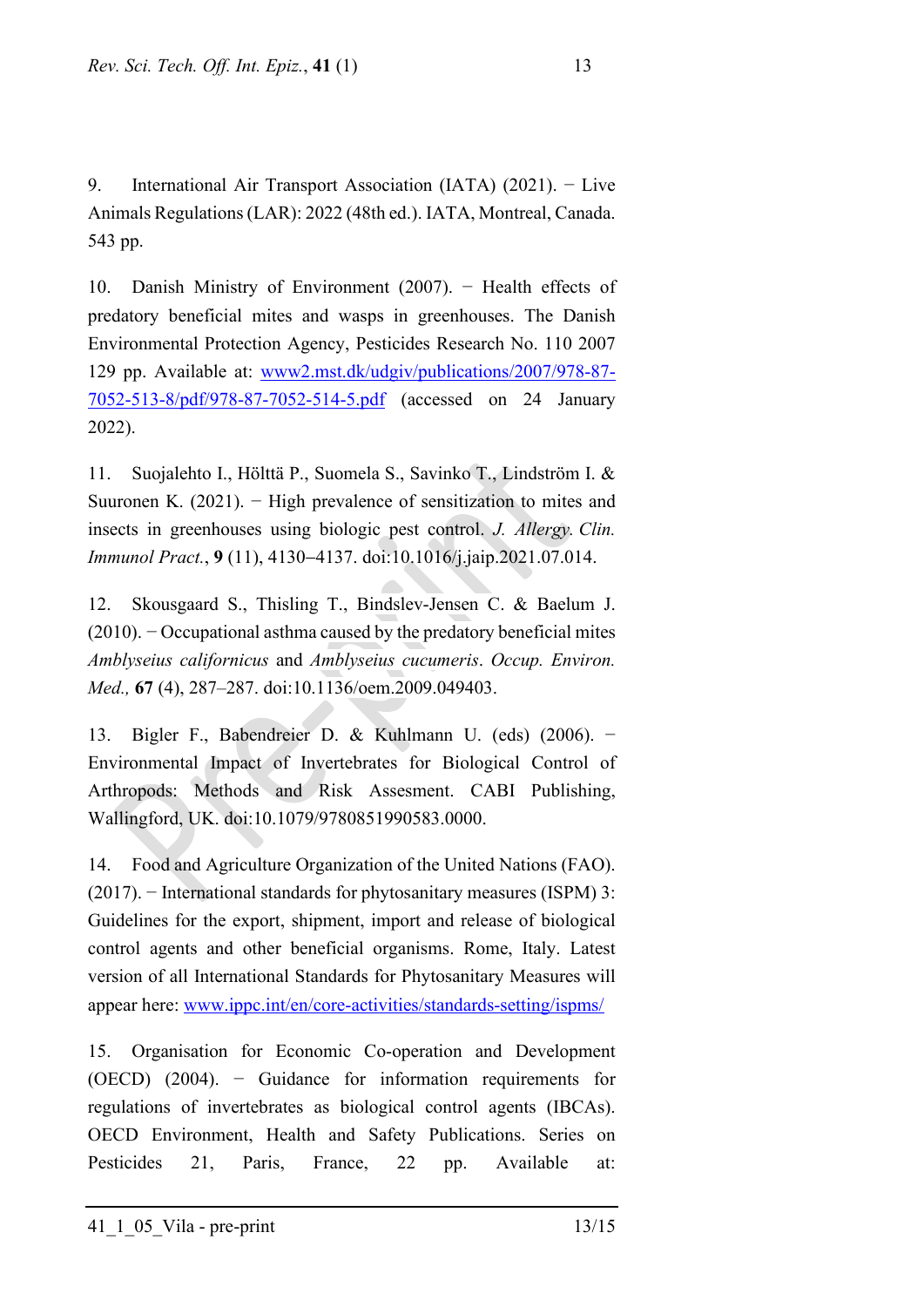[www.oecd.org/env/ehs/pesticides-biocides/28725175.pdf](http://www.oecd.org/env/ehs/pesticides-biocides/28725175.pdf) (accessed on 24 January 2022).

16. van Lenteren J.C., Hale A., Klapwijk J.N., van Schelt J. & Steinberg S.  $(2003)$ . – Guidelines for quality control of commercially produced natural enemies. *In* Quality control and production of biological control agents: theory and testing procedures (J.C. van Lenteren J.C., ed.). CAB International, Wallingford, UK, 265−303. doi:10.1079/9780851996882.0265.

17. SEUR (2020). – Prohibited goods. Available at: [www.seur.com/en/private/send/prepare-your-package-for](http://www.seur.com/en/private/send/prepare-your-package-for-shipping/prohibited-goods/)[shipping/prohibited-goods/](http://www.seur.com/en/private/send/prepare-your-package-for-shipping/prohibited-goods/) (accessed on 24 January 2022).

18. FedEx (2022). – Global Prohibited and Restricted Items. Available at: [https://crossborder.fedex.com/us/assets/prohibited](https://crossborder.fedex.com/us/assets/prohibited-restricted/)[restricted/](https://crossborder.fedex.com/us/assets/prohibited-restricted/) (accessed on 24 January 2022).